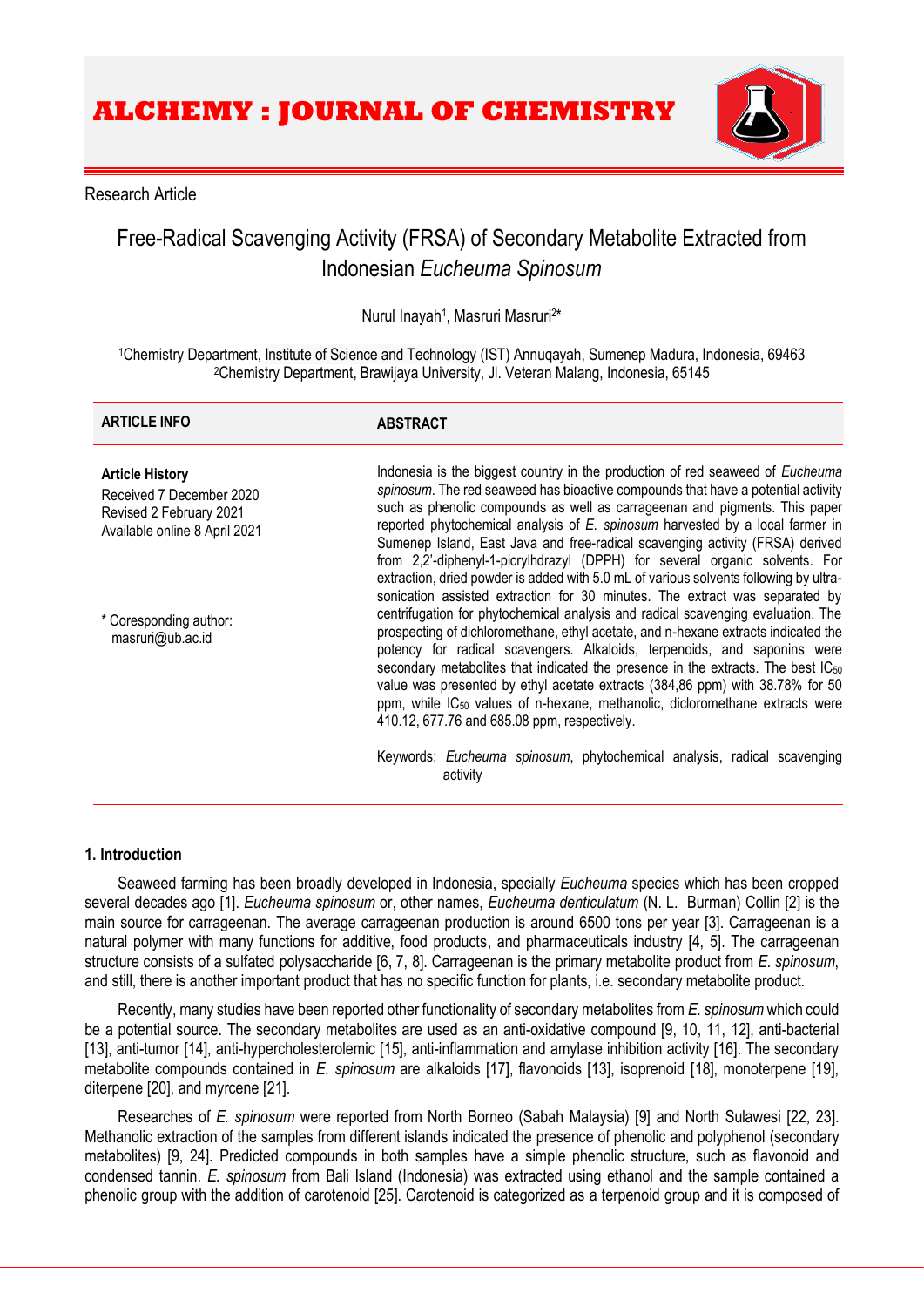poly-unsaturated hydrocarbon with 40 carbon chain. The two different structures of carotenoid are alpha- and beta-carotene [26].

The scavenging activity of free radicals is a measurement to test the ability of a compound to inhibit free radicals. The other free radical species can be generated from an electron or hydrogen radical. 2,2'-diphenyl-1-picrylhdrazyl (DPPH) has a molecular structure with the ability to transfer radical electron or hydrogen radical [27]. The radical electron can be accepted by secondary metabolite through sharing a radical proton and forms a hydrogenated-DPPH (**Figure 1**). This hydrogenated structure has different spectrum absorption to DPPH. Thus, it will reduce the absorption spectrum at DPPH's maximum wavelength (517 nm). Research on *E. spinosum* from Makassar reported had a strong antioxidant activity with an IC<sup>50</sup> value of 75.98 ppm [28]. Underline to those facts and some potent bioactivities from *E. spinosum* or *E. denticulatum*  (N. L. Burman) Collin, exploring secondary metabolite and evaluating the bioactivities of scavenging of free radical in the seaweed become an important step for further prospecting and development.



**Figure 1**. Schematic for anti-oxidative activity with DPPH

## **2. Materials and Methods**

## *2.1. Materials*

*Eucheuma spinosum* is purchased from a local farmer from Sumenep, East Java, Indonesia. The sample is dried under the sunlight and ground to be a dry powder. Some chemicals used are from Merck and Smartlab such as ethyl acetate, n-hexane (Smartlab), ethanol, methanol, chloroform (Smartlab), dichloromethane (Smartlab), DPPH, iron(III) chloride, acetic anhydride, and other phytochemical reagent fresh-prepared before used.

## *2.2. Sample Extraction*

A 50 mg of dried powder of *E. spinosum* in the reaction tube is added 5.0 mL of ethyl acetate. This mixture is sonicated for 15 min and centrifuged for separation of the supernatant. The supernatant is further evaporated under reduced pressure to get ethyl acetate extract and the extract is measured its phytochemical and radical scavenging evaluation. This procedure is applied using different solvents such as methanol, dichloromethane, and hexane.

## *2.3. Phytochemical Evaluation*

Procedure for phytochemicals screening is undertaken following Masruri et al. [29] with modification.

## *2.3.1. Alkaloid Test*

A 100 mg of a crude extract is added 0.5 mL solution of hydrochloric acid 2%. This is further added with Dragendorf reagent. Positive alkaloid is indicated by the orange precipitate. Another reagent is also applied using Mayer reagent. The yellowish precipitate is a positive indication of the presence of alkaloids.

## *2.3.2. Flavonoid Test*

A 100 mg of a crude extract is added 1-2 mL of aqueous methanol and heated. This mixture is further added with 0.5 mL of concentrated hydrochloric acid and magnesium powder. Positive flavonoid is detected by changing the solution color to red or orange.

## *2.3.3. Triterpenoid and Steroid Test*

A 100 mg of a crude extract in the reaction tube is added with 0.5 mL of acetic anhydride and 1.0 mL of sulfuric acid. The presence of a brown or violet's ring in the solution is a positive indication of triterpenoid. Meanwhile, the existence of steroids is indicated by the formation of a green-blue solution.

## *2.3.4. Saponin Test*

The presence of saponin is tested by the formation of permanent foam. A crude extract is added 0.5 mL of hydrochloric acid 2%. This mixture is shaken for 5 min. Relatively permanent foam formed is a positive indication of saponin.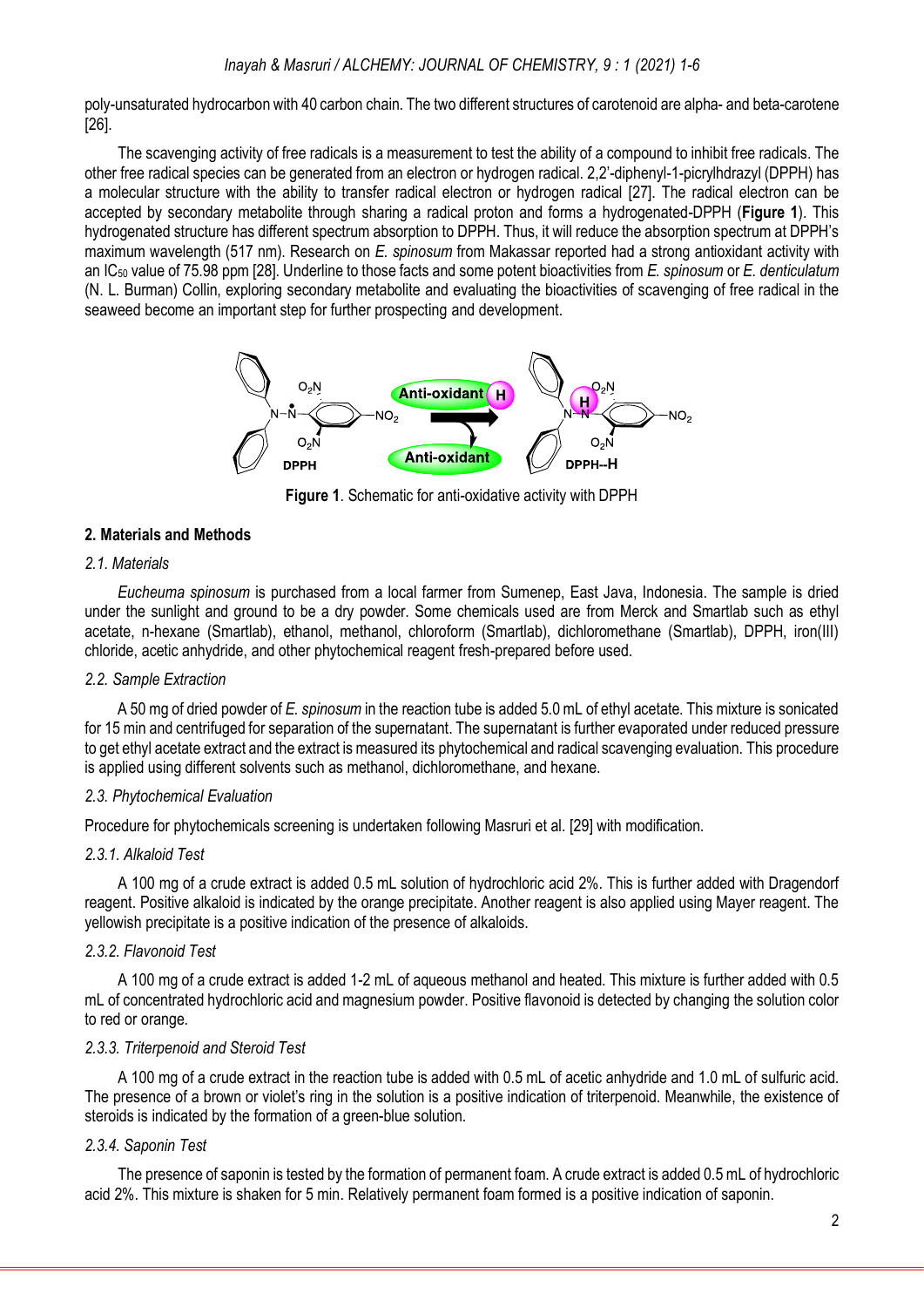## *2.3.5. Tannin Test*

A 100 mg of a crude extract in the test tube is added with 1.0 mL of hot methanol and 1.0 mL of iron(III) chloride 1.0%. The presence of tannin in the extract is indicated by the formation of a dark-blue or dark-green solution.

## *2.4. Evaluation Radical Scavenging Activity*

The radical scavenging activity of the *E. spinosum* extract is undertaken following Taroreh et al. [30] with a minor modification. A 1.0 mL of the extract (concentration variation 50; 100; 200; and 400 ppm) is added 2.0 mL of solution 0.08 mM of DPPH. This mixture is homogenized and incubated for 30 min at room temperature. The mixture is measured absorbance at 517 nm. A blank sample is prepared by addition 1.0 mL methanol into 2.0 mL of DPPH solution. The percent DPPH scavenging effect was calculated using **Equation 1**.

Scavenging Activity (%) = 
$$
\frac{\text{A blank-A sample}}{\text{A blank}} \times 100\%
$$

Where Ablank is absorbance value for solution DPPH in methanol and Asample is absorbance value for sample.

## **3. Result and Discussion**

#### *3.1. Extraction and Phytochemicals Screening*

Extraction with the different polarities of solvents is devoted to obtaining secondary metabolite into different solvent affinity. Most polar solvent (methanol) can dissolve secondary metabolites with high polarities, such as phenolic, flavonoid, tannin, and alkaloid compounds [12, 29]. Conversely, non polar solvent such as n-hexane can extract secondary metabolite with non polar properties, for example; triterpenoid, saponin, steroid, and less volatile alkaloid compounds [29, 31].

The phytochemical result is shown in **Table 1.** Methanol and ethyl acetate can be used to extract two groups of secondary metabolite i.e. triterpenoids and alkaloids for methanolic extract and also triterpenoids and saponins for ethyl acetate extract. Dichloromethane and n-hexane extracts share a similar result, they contained triterpenoids, alkaloids, and saponins. Based on previous research, *E. spinosum* extract contained alkaloids [31, 32], terpenoids [33], and saponins compounds [31].

|                             | <b>Crude Extract</b> |                 |                      |                 |  |  |  |
|-----------------------------|----------------------|-----------------|----------------------|-----------------|--|--|--|
| <b>Secondary Metabolite</b> | Methanol             | Dichloromethane | <b>Ethyl Acetate</b> | n-Hexane        |  |  |  |
| Flavonoid                   |                      |                 |                      |                 |  |  |  |
| Triterpenoid                | +                    | $^{++}$         |                      | $^{\mathrm{+}}$ |  |  |  |
| Steroid                     |                      |                 |                      |                 |  |  |  |
| Alkaloid (Dragendroff)      |                      |                 |                      | ٠               |  |  |  |
| Alkaloid (Mayer)            | ÷                    |                 |                      |                 |  |  |  |
| Tanin                       |                      |                 |                      |                 |  |  |  |
| Saponin                     |                      | $^{++}$         |                      | $^{\mathrm{+}}$ |  |  |  |

| Table 1. Secondary Metabolite of Some Crude Extracts of Eucheuma spinosum |  |
|---------------------------------------------------------------------------|--|
|---------------------------------------------------------------------------|--|

"++" means extract giving a deep in color or giving more precipitate, "+" means extract containing a fair compound or giving light color or giving less precipitate, and "-" means no indication of a certain compound in the extract.

## *3.2. Free Radical Scavenging Activity*

The results of the antioxidant activity of methanolic and dichloromethane extract using DPPH scavenging are summarized in **Table 2** and **Table 3**. Overall, methanolic and dichloromethane extracts have a similar range of free radical scavenging activity, 27.68 and 27.22% for 50 ppm, respectively. Meanwhile, the highest activity obtained was 54.62 and 56.44% for the highest concentration of extract. The  $IC_{50}$  value of both extracts was in a similar range (677.76 ppm for methanolic extract and 685.08 ppmfor dichloromethane extract. However, both extracts have different content of secondary metabolite. Saponin is detected in dichloromethane extract, but it did not detect in methanolic extract.

Based on the results, the percentage of antioxidant activity increased after increasing the concentration, it can be seen at the concentration of 800 ppm has the highest value of antioxidant activity. The ability of DPPH radicals is influenced by the amount of extract concentration. Generally, DPPH activity is increased with the addition of the extract to a certain concentration [23]. Previous research stated that *E. spinosum* using methanol and ethanol solvents (concentration of 50% and 95%) has radical scavenging activity (IC50), IC<sup>50</sup> value of *E. spinosum* using methanol 50 and 95% were 223.305 and

 $(1)$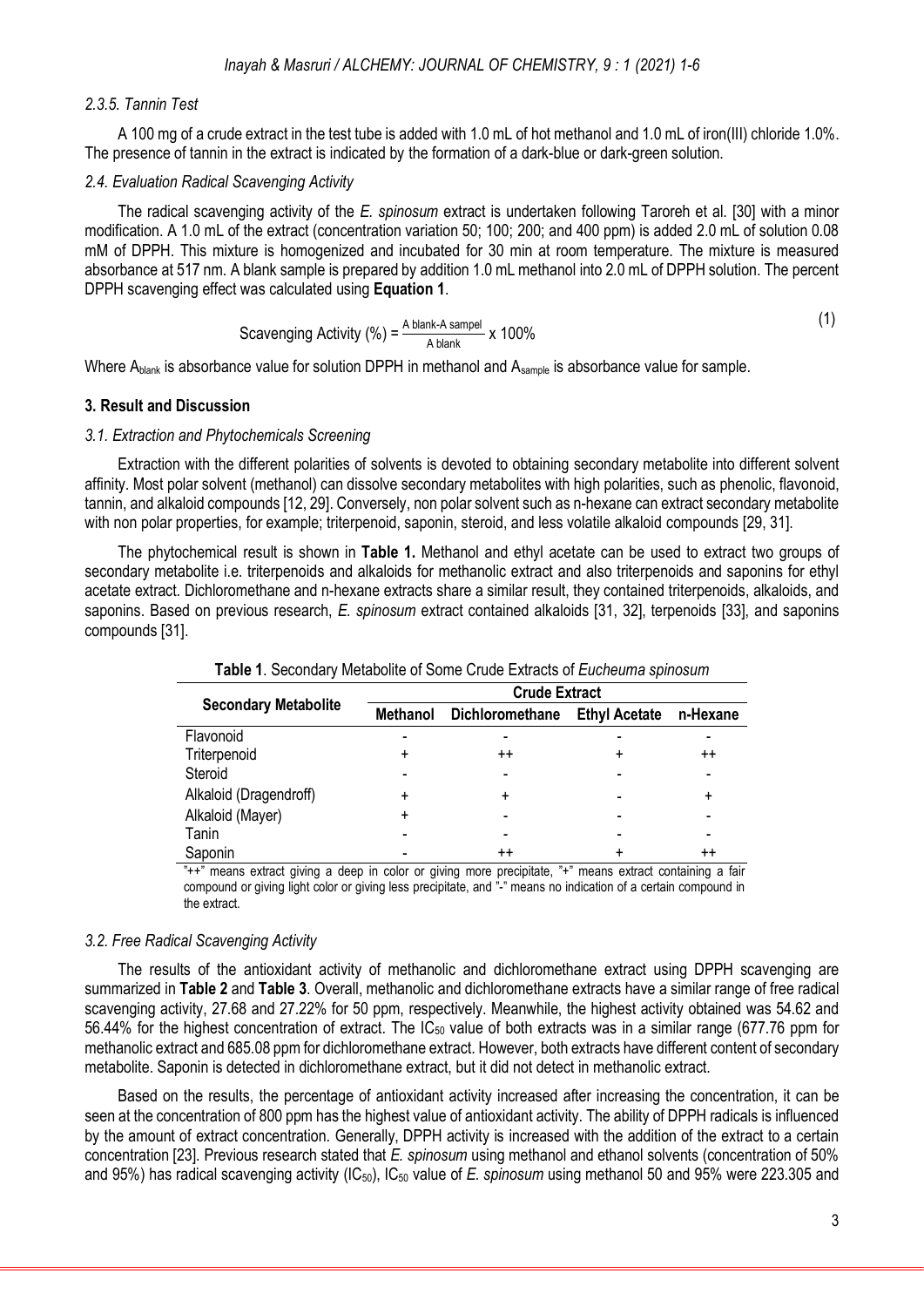238.128 ppm, while IC<sup>50</sup> value of *E. spinosum* using ethanol 50 and 95% were 113.882 and 97.522 ppm, respectively. The smaller the IC<sub>50</sub> value, the higher the radical scavenging activity [34].

|                      |              |       |                                  |       | $\frac{1}{2}$ and $\frac{1}{2}$ and $\frac{1}{2}$ and $\frac{1}{2}$ and $\frac{1}{2}$ and $\frac{1}{2}$ and $\frac{1}{2}$ and $\frac{1}{2}$ and $\frac{1}{2}$ |           |
|----------------------|--------------|-------|----------------------------------|-------|---------------------------------------------------------------------------------------------------------------------------------------------------------------|-----------|
| <b>Concentration</b> |              |       | UV Absorbance measurement (a.u.) |       | Radical                                                                                                                                                       | $IC_{50}$ |
| (ppm)                | <b>Blank</b> |       |                                  |       | Scavenging activity (%)                                                                                                                                       | (ppm)     |
| 50                   | 0.7154       | 0.523 | 0.517                            | 0.512 | $27.68 \pm 0.76$                                                                                                                                              |           |
| 100                  |              | 0.507 | 0.504                            | 0.495 | $29.83 \pm 0.87$                                                                                                                                              |           |
| 200                  |              | 0.483 | 0.478                            | 0.458 | $33.88 \pm 1.85$                                                                                                                                              | 677.76    |
| 400                  |              | 0.442 | 0.433                            | 0.427 | $39.34 \pm 1.06$                                                                                                                                              |           |
| 800                  |              | 0.332 | 0.331                            | 0.311 | $54.62 \pm 1.66$                                                                                                                                              |           |

**Table 2.** Radical Scavenging Activity of Methanolic Extract

|  | Table 3. Radical Scavenging Activity of Dichloromethane Extract |  |  |
|--|-----------------------------------------------------------------|--|--|
|  |                                                                 |  |  |

| <b>Concentration</b> |              |       | UV Absorbance measurement (a.u.) |       | Radical                        | $IC_{50}$ |
|----------------------|--------------|-------|----------------------------------|-------|--------------------------------|-----------|
| (ppm)                | <b>Blank</b> |       |                                  |       | <b>Scavenging Activity (%)</b> | (ppm)     |
| 50                   | 0.7154       | 0.521 | 0.525                            | 0.516 | $27.22 \pm 0.63$               |           |
| 100                  |              | 0.519 | 0.487                            | 0.501 | $29.78 \pm 2.24$               |           |
| 200                  |              | 0.493 | 0.489                            | 0.478 | $31.97 \pm 1.09$               | 685.08    |
| 400                  |              | 0.484 | 0.465                            | 0.459 | $35.84 \pm 1.82$               |           |
| 800                  |              | 0.311 | 0.311                            | 0.313 | $56.44 \pm 0.16$               |           |

Evaluation of the scavenging activity for hexane extract showed a better result than that of methanolic and dichloromethane extract. N-Hexane extract gave radical scavenging activity of 43.43% for 50 ppm (Table 4). The IC<sub>50</sub> value of the n-hexane extract obtained was 410.12 ppm. However, the scavenging activity of the ethyl acetate extract ( $IC_{50}$  = 384.86 ppm) has slightly higher than n-hexane extract (**Table 5**). *E. spinosum* extracted with methanol and partitioned with ethyl acetate have a strong free radical scavenging activity value, IC<sup>50</sup> of 41.94 ppm [35]. Ethyl acetate extract on *E. spinosum* contained the only terpenoid groups of secondary metabolite (triterpenoid and saponin). Terpenoids are phenolic compounds that have the potential to act as antioxidants or free radical scavengers [36, 37]. Other research stated that terpenoids are active as free radical scavengers with an  $IC_{50}$  value of 61 ppm [38] and an  $IC_{50}$  value of 6.751 ppm [39].

| <b>Table 4.</b> Radical Scavenging Activity of h-Hexane Extract |              |       |                                  |       |                                |           |  |
|-----------------------------------------------------------------|--------------|-------|----------------------------------|-------|--------------------------------|-----------|--|
| Concentration                                                   |              |       | UV Absorbance measurement (a.u.) |       | <b>Radical</b>                 | $IC_{50}$ |  |
| (ppm)                                                           | <b>Blank</b> |       |                                  |       | <b>Scavenging Activity (%)</b> | (ppm)     |  |
| 50                                                              | 0.7154       | 0.417 | 0.371                            | 0.426 | $43.43 \pm 4.12$               |           |  |
| 100                                                             |              | 0.402 | 0.347                            | 0.414 | $45.81 \pm 4.99$               |           |  |
| 200                                                             |              | 0.385 | 0.385                            | 0.396 | $45.67 \pm 0.89$               | 410.12    |  |
| 400                                                             |              | 0.355 | 0.353                            | 0.36  | $50.24 \pm 0.50$               |           |  |
| 800                                                             |              | 0.311 | 0.311                            | 0.312 | $56.48 \pm 0.08$               |           |  |

**Table 4.** Radical Scavenging Activity of n-Hexane Extract

**Table 5.** Radical Scavenging Activity of Ethyl Acetate Extract

| <b>Concentration</b> | UV Absorbance measurement (a.u.) |       |       |       | Radical                        | $IC_{50}$ |
|----------------------|----------------------------------|-------|-------|-------|--------------------------------|-----------|
| (ppm)                | <b>Blank</b>                     |       |       |       | <b>Scavenging Activity (%)</b> | (ppm)     |
| 50                   | 0.7154                           | 0.437 | 0.438 | 0.439 | $38.78 \pm 0.14$               |           |
| 100                  |                                  | 0.431 | 0.432 | 0.434 | $39.56 \pm 0.21$               |           |
| 200                  |                                  | 0.422 | 0.418 | 0.405 | $41.99 \pm 1.24$               | 384.86    |
| 400                  |                                  | 0.389 | 0.389 | 0.389 | $45.62 \pm 0.00$               |           |
| 800                  |                                  | 0.221 | 0.223 | 0.221 | $69.01 \pm 0.16$               |           |

## **4. Conclusion**

Secondary metabolite of *E. spinosum* extract was successfully detected by the phytochemical test. Terpenoid group (triterpenoid and saponin) and alkaloid can be detected on methanolic, dichloromethane, and n-hexane extract. The radical scavenging activity of *E. spinosum* using four various solvents showed that ethyl acetate extract had the highest IC<sup>50</sup> value of 384.86 ppm, and then followed by n-hexane extract (410.12 ppm), methanolic extract (677.76 ppm), and dicloromethane extract (685.08 ppm).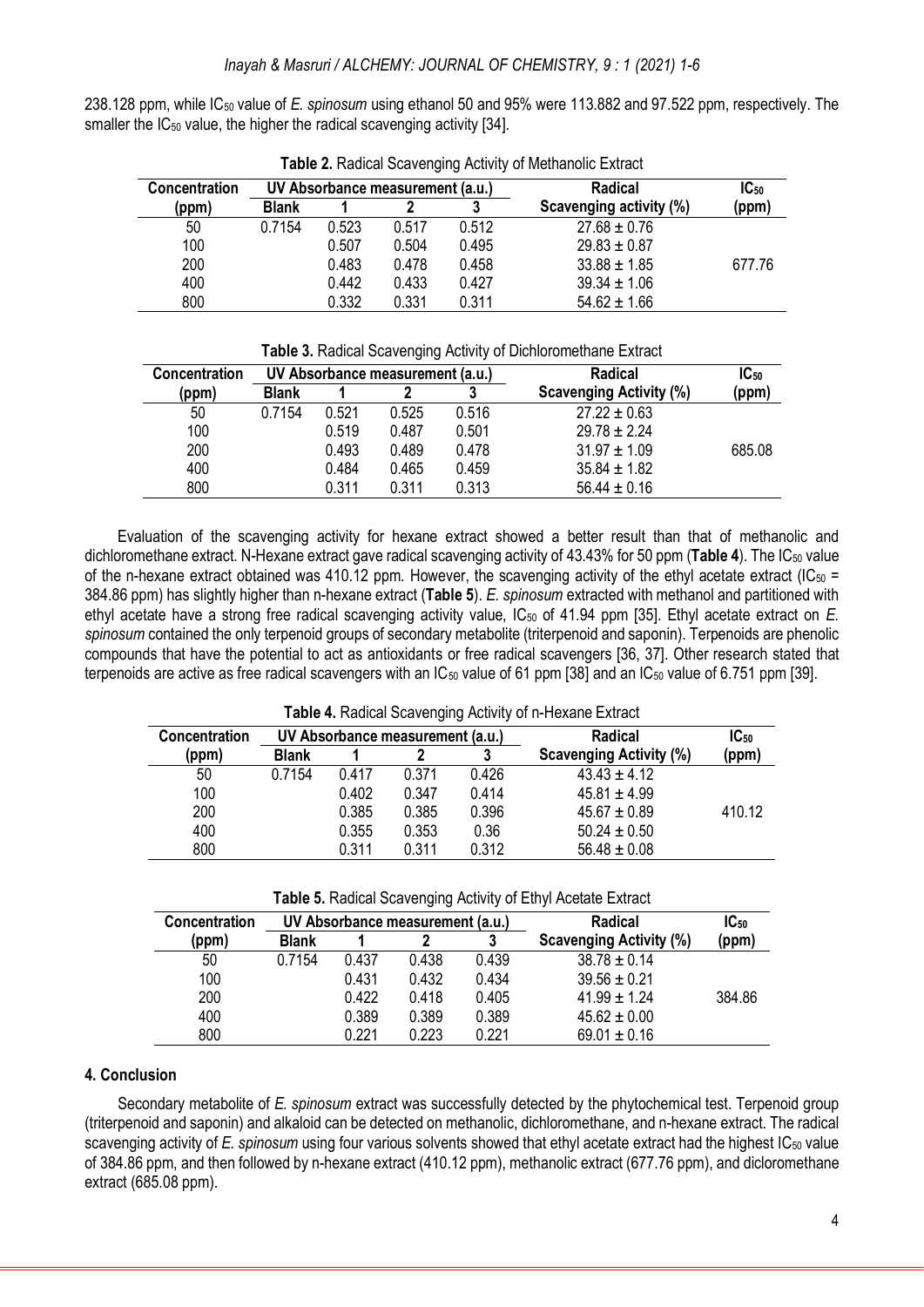## **Acknowledgement**

Authors thank to Dr. Edi Priyo Utomo for guidance and discussion during thesis research, and also thank to all laborants and technicians in Organic Chemistry Lab and UPT Instrumen (Mr. Hadi Kurniawan, Amd and Mr. Widji Sulistijo).

## **References**

- [1] H. Adnan & H. Porse, "Culture of *Eucheuma cottonii* and *Eucheuma spinosum* in Indonesia," *Hydrobiologia*, vol. 151- 152, pp. 355-358, 1987.
- [2] M. D. Guiry, G. M. Guiry, L. Morrison, F. Rindi, S. V. Miranda, A. C. Mathieson, B. C. Parker, A. Langangen, D. M. John, I. Barbara, C. F. Carter, P. Kuipers, & D. J. Garbary, "AlgaeBase: An On-Line Resource for Algae," *Cryptogamie. Algalogie*, vol. 35, no. 2, pp. 105-115, 2014.
- [3] D. J. McHugh, "Worldwide Distribution of Commercial Resources of Seaweeds Including Gelidium," *Hydrobiologia,* vol. 221, pp. 19-29, 1991.
- [4] S. Mohamed, S. N. Hashim, & H. A. Rahman, "Seaweeds: A Sustainable Functional Food for Complementary and Alternative Therapy," *Trends in Food Science & Technology*, vol. 23, no. 2, pp. 83-96, 2012.
- [5] N. Stanley, "Production, Properties and Uses of Carrageenan*,"* in *Production and Utilization of Products from Commercial Seaweeds*, D. J. McHugh Ed. Rome: Food and Agriculture Organization of The United Nations, 1987.
- [6] V. L. Campo, D. F. Kawano, D. B. da Silva Jr, & I. Carvalho, "Carrageenans: Biological Properties, Chemical Modifications and Structural Analysis - A Review," *Carbohydrate Polymers,* vol. 77, no. 2, pp. 167-180, 2009.
- [7] M. C. R. de Souza, C. T. Marques, C. M. G. Dore, F. R. F. da Silva, H. A. O. Rocha, & E. L. Leite, "Antioxidant Activities of Sulfated Polysaccharides from Brown and Red Seaweeds, "*Journal of Applied Phycology,* vol. 19, no.2, pp. 153- 160, 2007.
- [8] G. Jiao, G. Yu, J. Zhang, & H. S. Ewart, "Chemical Structures and Bioactivities of Sulfated Polysaccharides from Marine Algae," *Marine Drugs,* vol. 9, no. 2, pp. 196-223, 2011.
- [9] P. Matanjun, S. Mohamed, N. M. Mustapha, K. Muhammad & C. H. Ming, "Antioxidant Activities and Phenolics Content of Eight Species of Seaweeds from North Borneo," *Journal of Applied Phycology,* vol. 20, pp. 367-373, 2008.
- [10] M. Fayaz, K. K. Namitha, K. N. C. Murthy, M. M. Swamy, R. Sarada, S. Khanam, P. V. Subbarao, & G. A. Ravishankar, "Chemical Composition, Iron Bioavailability, and Antioxidant Activity of *Kappaphycus alvarezzi* (Doty)," *Journal of Agricultural and Food Chemistry,* vol. 53, no. 3, pp. 792-797, 2005.
- [11] S. D. Amora & S. Sukesi, "Ekstraksi Senyawa Antioksidan pada Nugget-Rumput Laut Merah, *Eucheuma cottonii,*" *Jurnal Sains dan Seni ITS*, vol. 2, no. 2, pp. C23-C25, 2013.
- [12] S. Afif, A.G. Fasya, & R. Ningsih, "Extraction, Toxicity Assay and Identification of Active Compouns of Red Algae *(Eucheuma cottonii)* from Sumenep Madura," *ALCHEMY: Journal of Chemistry,* vol. 4, no. 2, pp. 101-106, 2015.
- [13] R. Thirunavukkarasu, P. Pandiyan, D. Balaraman, K. Subramaniyan, G. E. G. Jothi, S. Manikkam, & B. Sadaiyappan, "Isolation of Bioactive Compound from Marine Seaweeds Against Fish Pathogenic Bacteria *Vibrio alginolyticus* (Va09) and Characterisation by FTIR," *Journal of Coastal Life Medicine*, vol. 1, no.1, pp. 26-33, 2013.
- [14] H. Noda, H. Amano, K. Arashima, S. Hashimoto, & K. Nisizawa, "Studies on the Antitumor Activity of Marine Algae," *Nippon Suisan Gakkaishi*, vol. 55, no. 7, pp. 1259-1264, 1989.
- [15] T. Wresdiyati, A. B. Hartanta, & M. Astawan, "The Effect of Seaweed *Eucheuma cottonii* on Superoxide Dismutase (SOD) Liver of Hypercholesterolemic Rats, "*HAYATI Journal of Biosciences,* vol. 15, no. 3, pp. 105-110, 2008.
- [16] V. Balasubramaniam, J. C. Lee, M. F. M. Noh, S. Ahmad, I. A. Brownlee, & A. Ismail, "Alpha-Amylase, Antioxidant, and Anti-Inflammatory Activities of *Eucheuma denticulatum* (N. L. Burman) F.S. Collins and Hervey," *Journal of Applied Psycology,* vol. 28, pp. 1965-1976, 2016.
- [17] G. Guella, I. N'Diaye, M. Fofana, & I. Mancini, "Isolation, Synthesis and Photochemical Properties of Almazolone, a New Indole Alkaloid from a Red Alga of Senegal,*" Tetrahedron*, vol. 62, no. 6, pp. 1165-1170, 2006.
- [18] M. Lohr, J. Schwender, & J. E. W. Polle, "Isoprenoid Biosynthesis in Eukaryotic Phototrophs: A Spotlight on Algae," *Plant Science*, vol. 185-186, pp. 9-22, 2012.
- [19] J. J. Polzin, G. L. Rorrer, & D. P. Cheney, "Metabolic Flux Analysis of Halogenated Monoterpene Biosynthesis in Microplantles of the Macrophytic Red Alga *Ochtodes secundiramea*,*" Biomolecular Engineering*, vol. 20, no. 4-6, pp. 205-215, 2003.
- [20] A.-S. Lin, E. P. Stout, J. Prudhomme, K. L. Roch, C. R. Fairchild, S. G. Franzblau, W. Aalbersberg, M. E. Hay, & J. Kubanek, "Bioactive Bromophycolides R-U from the Fijian Red Alga *Callophycus Serratus*,*" Journal of Natural Pruducts*, vol. 73, no. 2, pp. 275-278, 2010.
- [21] M. L. Wise, G. L. Rorrer, J. J. Polzin, & R. Croteau, "Biosynthesis of Marine Natural Products: Isolation and Characterization of a Myrcene Synthase from Cultured Tissues of the Marine Red Alga *Ochtodes secundiramea*,*" Archives of Biochemistry and Biophysics*, vol. 400, no. 1, pp. 125-132, 2002.